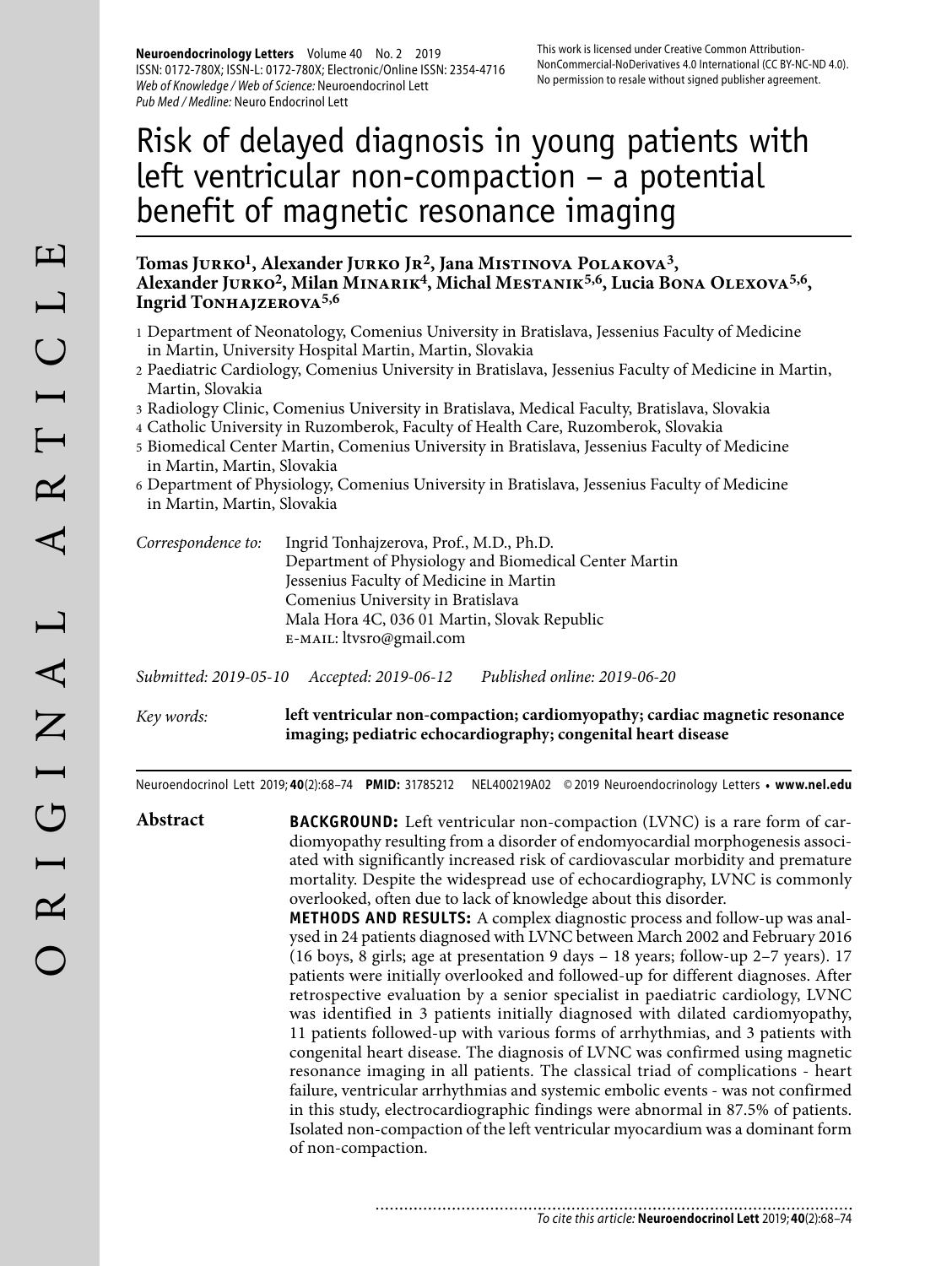**CONCLUSIONS:** The high variability of morphological findings and clinical manifestations of LVNC results in frequent overlooking of this disorder. Therefore, it is important to make the specialists more familiar with this condition and its pathology. Magnetic resonance imaging represents a conducive method to make correct diagnosis of LVNC under several specific conditions, particularly in case of non-conclusive echocardiographic finding.

## **INTRODUCTION**

Left ventricular non-compaction (LVNC) or "spongy myocardium", is a rare congenital cardiomyopathy that can be diagnosed at any age. It was initially described by Chin and colleagues in 1990 in a paediatric series, and it is characterised by the presence of a thin compacted epicardial layer and an extensive non-compacted endocardial layer with prominent trabeculation and deep recesses, which communicate with the left ventricular cavity but not with the coronary circulation (Chin et al. 1990; Shemisa et al. 2013; Jenni et al. 2007; Reynen et al. 1997). It has been proposed that LVNC results from the arrest of the compaction process during the second month of embryological development, when segments of spongy myocardium fail to transform into compact, mature musculature (Reynen et al. 1997; Borges et al. 2003; Murphy et al. 2005).

The spectrum of morphological findings is very wide, ranging from hearts with a nearly absent compacted layer and an almost exclusively trabecular component, to hearts with prominent trabeculae and deep alternating recesses, but a well-represented compacted layer (Rooms et al. 2015). Although the usual site of involvement is the left ventricle, the right ventricle and septum can be affected as well (Sert et al. 2013). Noncompacted myocardium occurs either in an isolated form with absence of other cardiac anomalies or it is associated with congenital heart diseases, neuromuscular disorders, metabolic syndromes, connective tissue diseases, and haemolytic disorders (Alter & Maisch 2007; Digilio et al. 1999; Madan et al. 2010; Stöllberger & Finsterer 2006). The estimated prevalence of LVNC is 0.01% in adults and 0.14% in paediatric patients, and the clinical manifestations of this condition are highy variable, ranging from a complete lack of symptoms to disabling congestive heart failure, arrhythmias, and systemic thromboembolism (Weiford et al. 2004; Moon et al. 2006).

So far, the systematic studies on the diagnostic aspects and therapeutical outcomes of LVNC in pediatric population have been rather scarce. Moreover, due to high variability of morphological findings and clinical presentations, patients may be often overlooked and the correct diagnosis of LVNC is delayed (Cahil & Penicka 2014). Therefore, we aimed to provide a detailed summary of our experience with complex diagnostic process and follow-up in 24 young patients from childhood to adulthood diagnosed with LVNC with focus on the risk of misdiagnosis and potential benefit of magnetic resonance imaging, particularly in patients with inconclusive echocardiographic finding.



**Fig. 1.** Left ventricular trabeculations visualised using magnetic resonance imaging. LA – left atrium, LV – left ventricle, RV – right ventricle, a – non-compacted layer of the myocardium, b – compacted layer of the myocardium.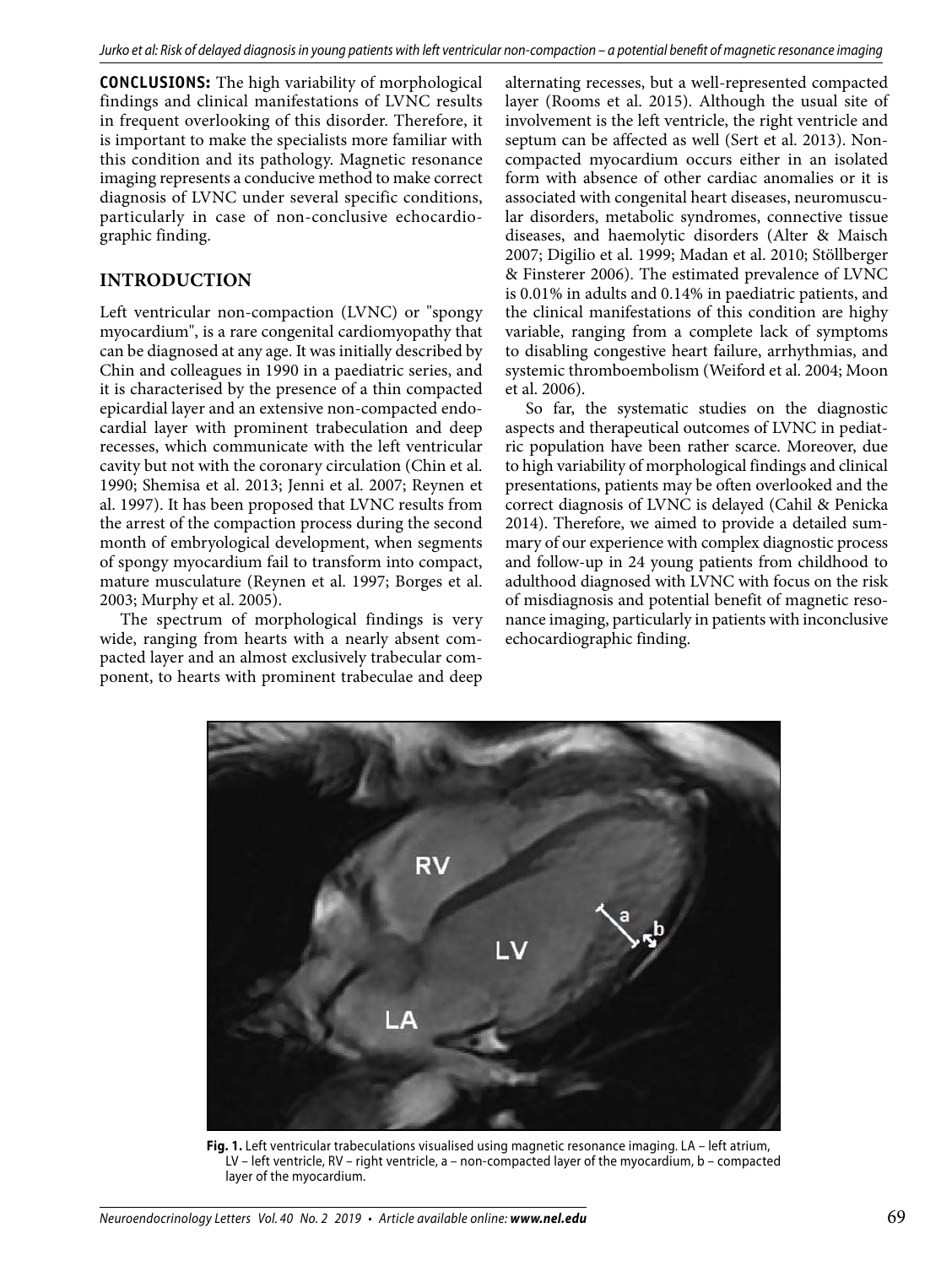**Tab. 1.** Congenital heart defects in children with diagnosis of noncompaction left ventricle.

| <b>Total LVNC group</b> | ASD     | VSD   | <b>PDA</b> |       | CoA   | <b>TOF</b> |
|-------------------------|---------|-------|------------|-------|-------|------------|
| $n=24$                  | $n = 3$ | $n=2$ | $n =$      | $n =$ | $n =$ | $n = 7$    |

LVNC – left ventricle non-compaction, ASD – atrial septal defect, VSD – ventricular septal defect, PDA – patent ductus arteriosus, PS – pulmonary artery stenosis, CoA – coarctation of the aorta, TOF – tetralogy of Fallot.

#### **PATIENTS AND METHODS**

The patient group included 24 patients diagnosed with LVNC between March 2002 and February 2016 (16 boys, 8 girls) at the age at presentation ranging between 9 days and 18 years (mean: 11.5 years) and the duration of follow-up 2 to 7 years (mean: 6.5 years).

Transthoracic echocardiography was performed using Aloka ProSound F75 (Aloka Co., Ltd., Japan). Magnetic resonance imaging (MRI) examination was done using Magnetom AVANTO SQ 1.5 T (Siemens AG, Germany) with specific cardiologic hardware and software. From the apical four-chamber view, the left ventricle was divided into three levels: the base at the level of mitral valve, papillary muscle level and apex. Two-dimensional echocardiograms were reviewed for severity of non-compaction, left ventricular systolic function and the presence of other congenital heart disease. Non-compacted to compacted myocardium ratio (NC/C) was evaluated using echocardiography

and MRI in all 24 patients. The diagnosis of LVNC was based on the presence of characteristic multiple excessively prominent trabeculation associated with deep intertrabecular recesses, and on the presence of the maximum end-systolic (echocardiography) and/ or end-diastolic (MRI)  $NC/C > 2$  (Fig. 1). In addition, localization of ventricular noncompaction was evaluated. Twelve-lead electrocardiogram recordings (ECG) and Holter monitoring were evaluated in all patients for the screening for potential conductive abnormalities and arrhythmias.

Following data were collected at the time of examination or retrospectively from the reviewed medical records: clinical manifestations at the time of presentation including heart failure symptoms, treatment with cardiac medications, surgical interventions, comorbidities, facial dysmorphisms, familial inheritance patterns, developmental delay, failure to thrive, and associated medical illnesses. The familial screening based on echocardiographic examination for the purpose of confirmation or exclusion of cardiomypathies was performed



**Fig. 2.** Echocardiogram of the left ventricular long axis view with numerous trabeculations in the lateral wall.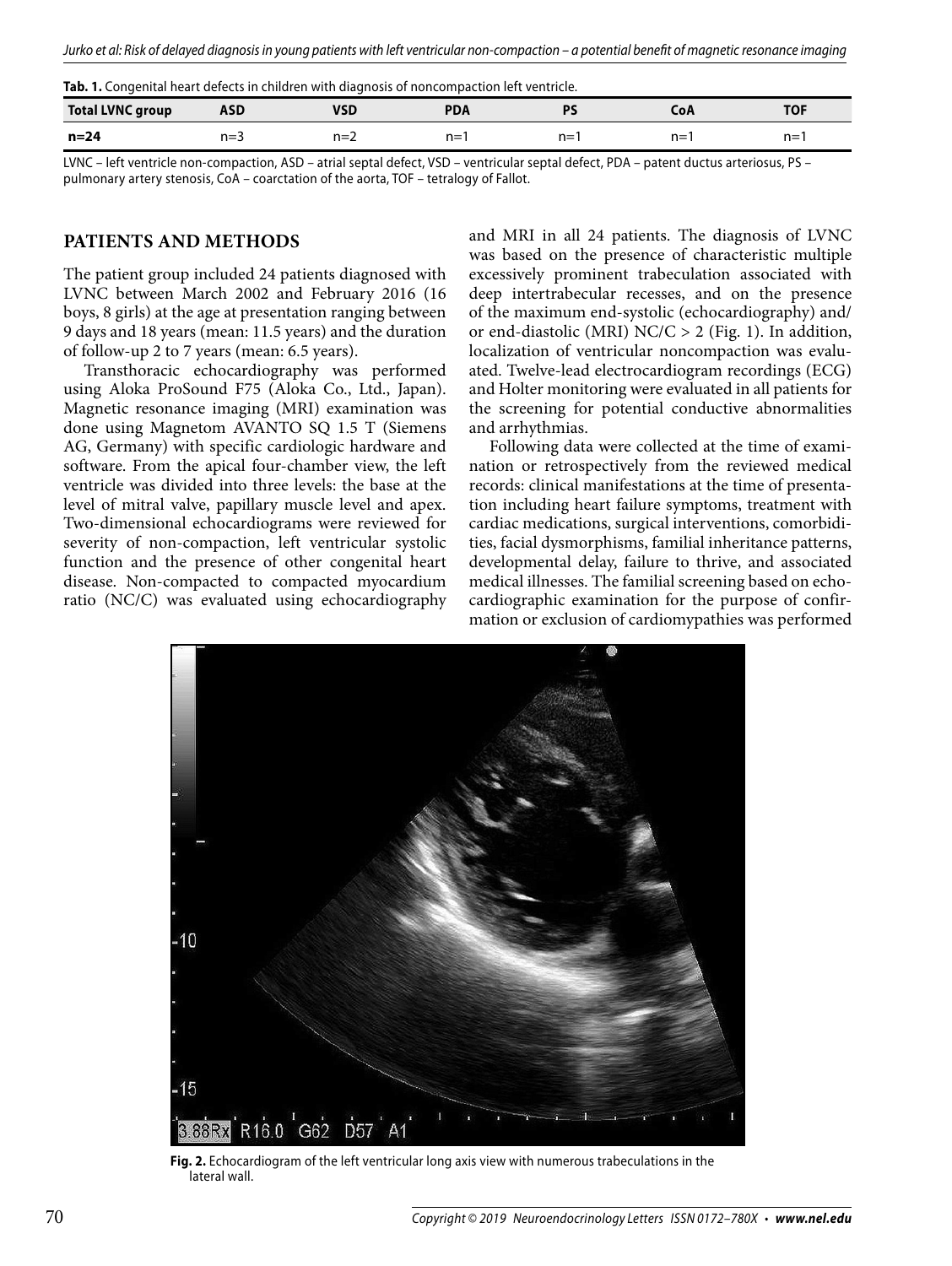

**Fig. 3.** Cardiac magnetic resonance imaging of the non-compacted (arrows) and compacted segment in left ventricular wall (long axis view). Coronary trufiFISP (bright blood sequence).

in all the first degree relatives of patients suffering from LVNC diagnosis.

The study was approved by the Ethical Committee institutional review board and all of the subjects and parents of minors gave informed consent to be involved in the study.

## **RESULTS**

Among the total group of 24 patients diagnosed with LVNC, 17 patients have been initially followed-up for different diagnoses, which were based on ECG findings and echocardiographic evaluation without use of MRI, and thus, the diagnosis of LVNC was delayed. After retrospective evaluation by a senior specialist in pediatric cardiology, LVNC was found in 3 patients initially diagnosed with dilated cardiomyopathy, 11 patients followed-up with various forms of arrhythmias, and 3 patients with congenital heart disease. Afterwards, the diagnosis of LVNC was confirmed using MRI in all patients. The mean time period from the first evaluation until the LVNC diagnosis was made was 23 months. During this period, three standard echocardiograms were performed and 7 children (29 %) were completely asymptomatic.

Previous clinical examination revealed heart failure in 6 patients, hydrops fetalis in 1 patient, severe forms of arrhythmia in 2 patients, incidental finding of cardiac murmur in 7 patients, and disturbances of rhythm in 9 patients. Clinical comorbidities included failure to

thrive (3 patients), developmental delay (3 patients), facial dysmorphism (1 patient), pericarditis and myocarditis (2 patients), and thyroiditis (1 patient). Neurologic abnormalities including seizure disorder and encephalopathy occurred in 2 patients. Only one case of familial occurrence of cardiomyopathy in the first– degree relatives was identified.

Treatment included furosemide (4 patients), digitalis (4 patients), angiotensin-converting enzyme inhibitors (3 patients), and beta-blockers (2 patients). Four patients required inotropic agents to augment cardiac output. Antithrombotic prophylaxis was performed in patients with reduced LV function. Three patients had associated congenital cardiac abnormalities treated by cardiac surgeries or interventions: in the first case a repair of ventricular septal defect, in the second case complete repair of Fallot's tetralogy, and in the third case treatment of the coarctation of the aorta. A summary of all the diagnosed congenital heart defects is presented in Table 1. During the period of follow-up, none of the patients experienced systemic embolic events and there was no single case of sudden death.

## *ECG/Holter monitoring findings*

21 patients were noted to have ECG and/or rhythm abnormalities: left ventricular hypertrophy (6 patients), prolonged QTc (2 patients), intraventricular conduction delay (2 patients), right bundle branch block (6 patients), Wolff–Parkinson–White syndrome(2 patients), Lown-Ganong-Levine syndrome (3 patients), left anterior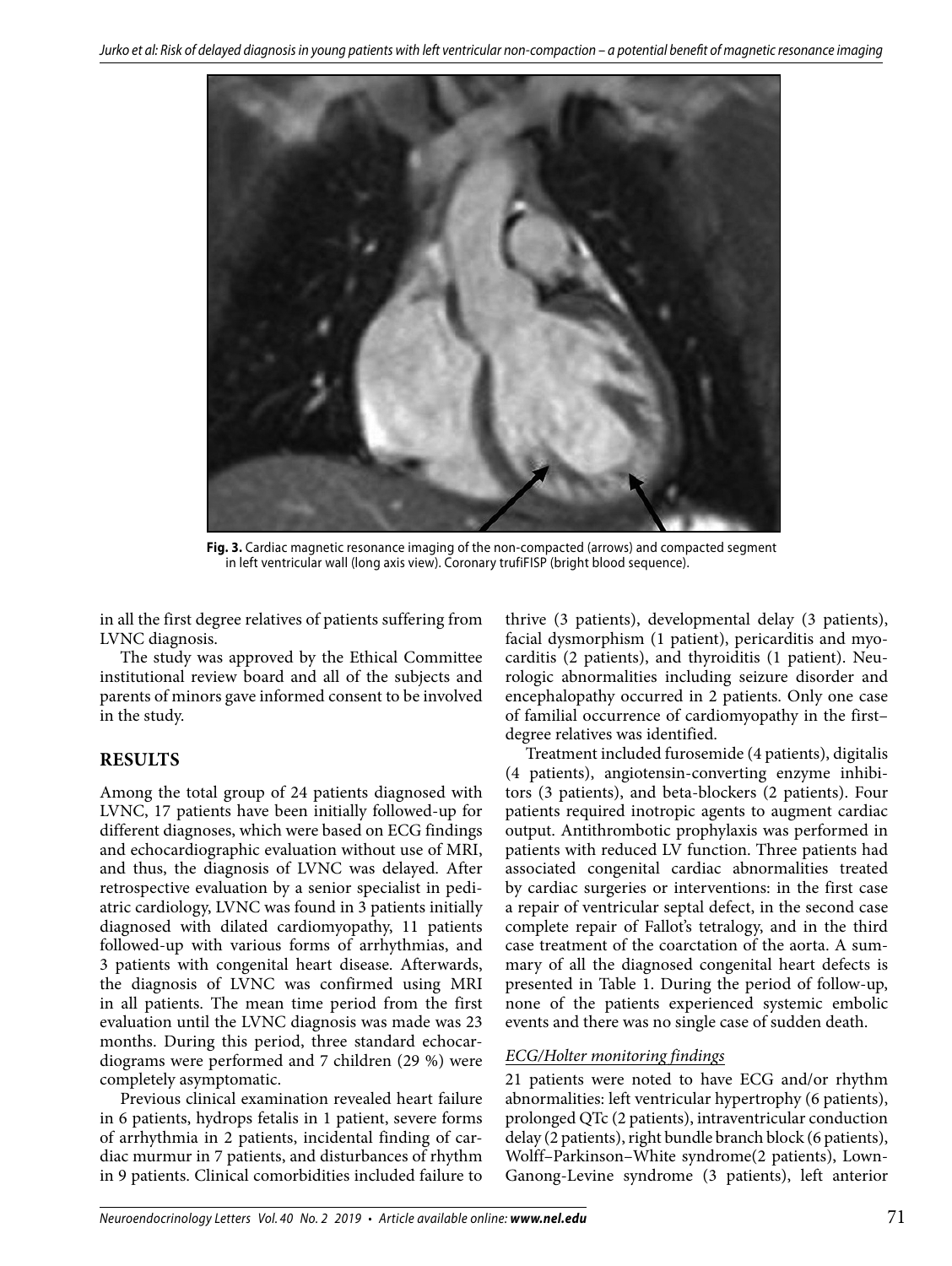|                        | Echocardiography     | <b>Magnetic resonance imaging</b> |
|------------------------|----------------------|-----------------------------------|
| $NC/C$ ratio $(-)$     | $2.94(2.3 - 4.0)$    | $2.86(2.2 - 3.8)$                 |
| Ejection fraction (%)  | $55(39-68)$          | $50(25-60)$                       |
| LVIDd (cm)             | $4.21(3.5 - 4.9)$    | $4.55(3.6-5.1)$                   |
| LVID <sub>s</sub> (cm) | $2.68(2.23 - 3.2)$   | $2.8(2.2 - 3.4)$                  |
| LVM(g)                 | $145(115 - 171)$     | 147 (119 – 183)                   |
| LVMI $(g/m2,7)$        | $30.1 (26.1 - 36.8)$ | $30,56(24.4 - 35.7)$              |

**Tab. 2.** Echocardiographic and magnetic resonance imaging findings in patients with LVNC.

LVNC - left ventricular non-compaction; NC/C ratio - non-compacted to compacted myocardium ratio; LVIDd, left ventricular internal dimension in diastole; LVIDs, left ventricular internal dimension in systole; LVM, left ventricular mass; LVMI, left ventricular mass index

fascicular block (2 patients), and arrhythmias including ectopic atrial rhythm (4 patients), supraventricular tachycardia (5 patients), and ventricular tachycardia (2 patients). The severe form of arrhythmia with congestive heart failure and ECG abnormalities typical for cardiomyopathy on the left precordial leads was found in three newborns with isolated form of LVNC.

## *Echocardiographic and cardiac MRI findings*

The 2-D echocardiography and cardiac MRI revealed left ventricular (LV) trabeculation and intertrabecular recessescommunicating with the ventricular cavity in all patients (Fig. 2, 3). Non-compaction was more prominent in the myocardialsegment of the LV apex and posterior wall. LVNC involved mid lateral wall in 12 patients, the LV apex and mid lateral wall in 10 patients, and the LV apex alone in 2 patients. None of the patients had right ventricular involvement, intracardiac thrombi or embolic phenomena at the time of diagnosis or during the follow-up. The data from echocardiographic and MRI evaluation of NC/C ratio and ejection fraction are presented in Table 2.

#### **DISCUSSION**

This study presents a detailed description of complex diagnostic process including clinical presentation, comorbidities, ECG/Holter, echocardiographic and MRI findings, as well as findings from follow-up in 24 pediatric patients with LVNC, out of whom in 17 the diagnosis was initially overlooked. Re-evaluation by a senior specialist in pediatric cardiology and confirmation of the findings using MRI lead to accurate diagnosis in all the patients with previously borderline inconclusive results.

The first line modality for LVNC diagnosis is twodimensional echocardiography with Doppler imaging. LVNC is typically characterised by two-layered myocardial structure with a thin compacted outer (epicardial) band, a much thicker non-compacted inner (endomyocardial) layer, and deep myocardial trabeculae, particularly in the apex and free wall of the left ventricle (Fig.2). It is important to note that for an accurate diagnosis, the physician must be familiar with the condition

and must apply very specific diagnostic criteria. In our group, 17 out of 24 patients were initially overlooked and followed-up with different diagnoses. The delay in correct diagnosis in our patients may be explained mostly by the severity of cardiac symptomatology and by the lack of experience of the clinicians making the diagnosis. The majority of our misdiagnosed patients were followed-up with various forms of arrhythmias, fewer with dilated cardiomyopathy, and the undiagnosed LVNC was associated also with the presence of congenital heart disease. Other studies reported that LVNC was mostly misdiagnosed as dilated cardiomyopathy (Alehan 2004; Ergul et al. 2011).

In our study, echocardiography and cardiac MRI was performed in all patients. Echocardiographic examination shows a good correlation with cardiac MRI in the evaluation of the left ventricle ratio of non-compacted to compacted myocardium and also in the assessment of average ejection fraction (Rovai et al.; Thuny et al. 2010). However, cardiac MRI appears to be superior to standard echocardiography in the assessment of the extent of non-compaction morphology beyond that obtained with conventional echocardiography (Thuny et al. 2010). Moreover, echocardiographic visualization of non-compacted myocardium localised in the apex can be limited in some cases; therefore, MRI becomes the method of choice to confirm or rule-out possible LVNC (Olejník et al. 2017; Nunez-Gil & Feltes-Guzmán 2012). It seems that cardiac MRI is crucial in the diagnosis of the LVNC. In this study, the diagnosis of the LVNC was confirmed by ECHO and cardiac MRI in sixteen patients. Further, three patients had ambiguous result and five patients had a different diagnosis based on echocardiographic examination and cardiologist symposium, but the diagnosis of the LVNC was confirmed by cardiac MRI in all patients. Thus, the cardiac MRI examination plays an important role in the LVNC diagnosis, especially in unclear findings from other examinations (i.e. echocardiographic examination).

Moreover, seven patients (29%) were characterized by lower systolic function of the left ventricle based on echocardiography and the decreased systolic function of the left ventricle based on cardiac MRI was in nine patients (38%). With respect to left ventricle dilata-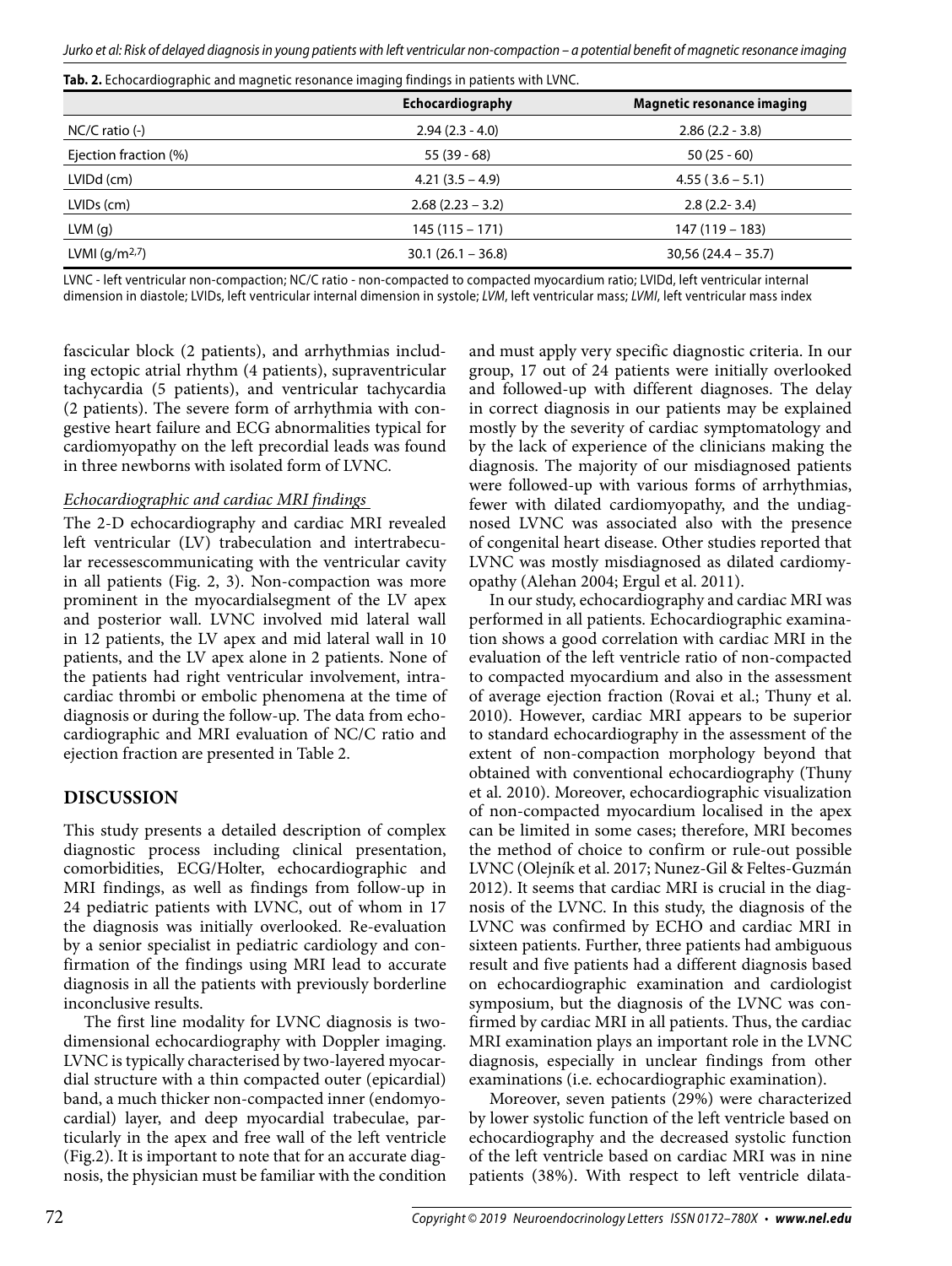

**Fig. 4.** Perfusion of intertrabecular recesses in the left ventricular cavity visualised using colour Doppler echocardiography.

tion, this finding was confirmed in five patients (20%) based on echocardiography as well as on cardiac MRI. Hypertrophic cardiomyopathy was not confirmed in any patient. In agreement with these findings, MRI was a conducive method to make a correct diagnosis of LVNC in our study in patients with inconclusive borderline results from echocardiography. In addition, MRI could be a more convenient method for detection of non-compacted segments in the right ventricle (Ergul et al. 2011). In the present study, there was no case of the right ventricular involvement.

LVNC can be isolated or associated with cardiomyopathies, congenital heart diseases and complex syndromes affecting the heart (Weiford et al. 2004; Rosa et al. 2011; Roberts et al. 2011; Cavusoglu et al. 2003; Oechslin & Jenni 2011). The knowledge that isolated ventricular noncompaction can co-exist with restrictive and hypertrophic cardiomyopathy (in addition to the dilated form) supports the concept that isolated ventricular noncompaction is a morphologic trait rather than a distinct cardiomyopathy (Biagini et al. 2006). In our study, majority of patients had isolated forms of LVNC, concomitant cardiac anomalies were less frequent. Segments involved were mid-ventricular (particularly the inferior and lateral ones) and apical with evidence of direct blood flow from the ventricular cavity into deep intertrabecular recesses visualised using colour Doppler (Fig 4).

The classical triad of complications - heart failure, ventricular arrhythmias and systemic embolic events - was not confirmed in our patients with LVNC. In our study, out of 24 patients, heart failure was present in three patients suffering from severe congenital heart disease and in two patients with severe forms of arrhythmia. Based on these findings, it seems that the classic triad of complications is more common in older patients with advanced disease and it is less frequently observed at younger age. Our results are in agreement with the previous findings indicating that the incidence of systemic thromboembolism, ventricular arrhythmia, and decreased systolic function is not as significant as originally reported by Chin *et al.* (Chin et al. 1990; Ichida et al. 1999; Pignatelli et al. 2003). In six patients with LVNC, heart failure was diagnosed in newborn period (three patients with severe forms of congenital heart defects before correction, one patients with LVNC presenting with hydrops fetalis, and two patients with severe forms of arrhythmia).

The disorders of the heart rhythm were investigated using standard resting ECG as well as 24-hours monitoring. Pathological ECG findings were confirmed in 87.5% of our patients, some of whom presented several ECG abnormalities, similarly as previously described (Chin et al. 1990). In three newborns with isolated form of LVNC, severe forms of arrhythmia with congestive heart failure were found with ECG abnormalities typical for cardiomyopathy on the left precordial leads. After treatment of arrhythmias and congestive heart failure, clinical state of the patients was improved, however, the pathological ECG changes remained unchanged. The ECG findings depend on several factors, in particular, whether LVNC occurs alone or associated with congenital heart diseases, and whether cardiac arrhythmia is present in newborn period or in older children. Whether these ECG findings have prognostic implications needs to be investigated during long-term follow-up period. Late gadolinium enhancement (LGE) showing myocardial fibrosis as a potential substrate for arrhythmias has been described in 8 (33%) our patients with LVNC.

Despite the previously documented familiar occurrence of LVNC and the assumed significant role of genetic aberrations (Weisz et al. 2010), there was only one case of cardiomyopathy identified in the first degree relatives in our study.

## **CONCLUSIONS**

LVNC is a congenital heart disease that has been recognized with increasing frequency because of the advances in awareness and diagnostic imaging. Early presentation in infancy is associated with an increased risk of premature mortality. Despite the widespread use of echocardiography, LVNC is commonly overlooked,